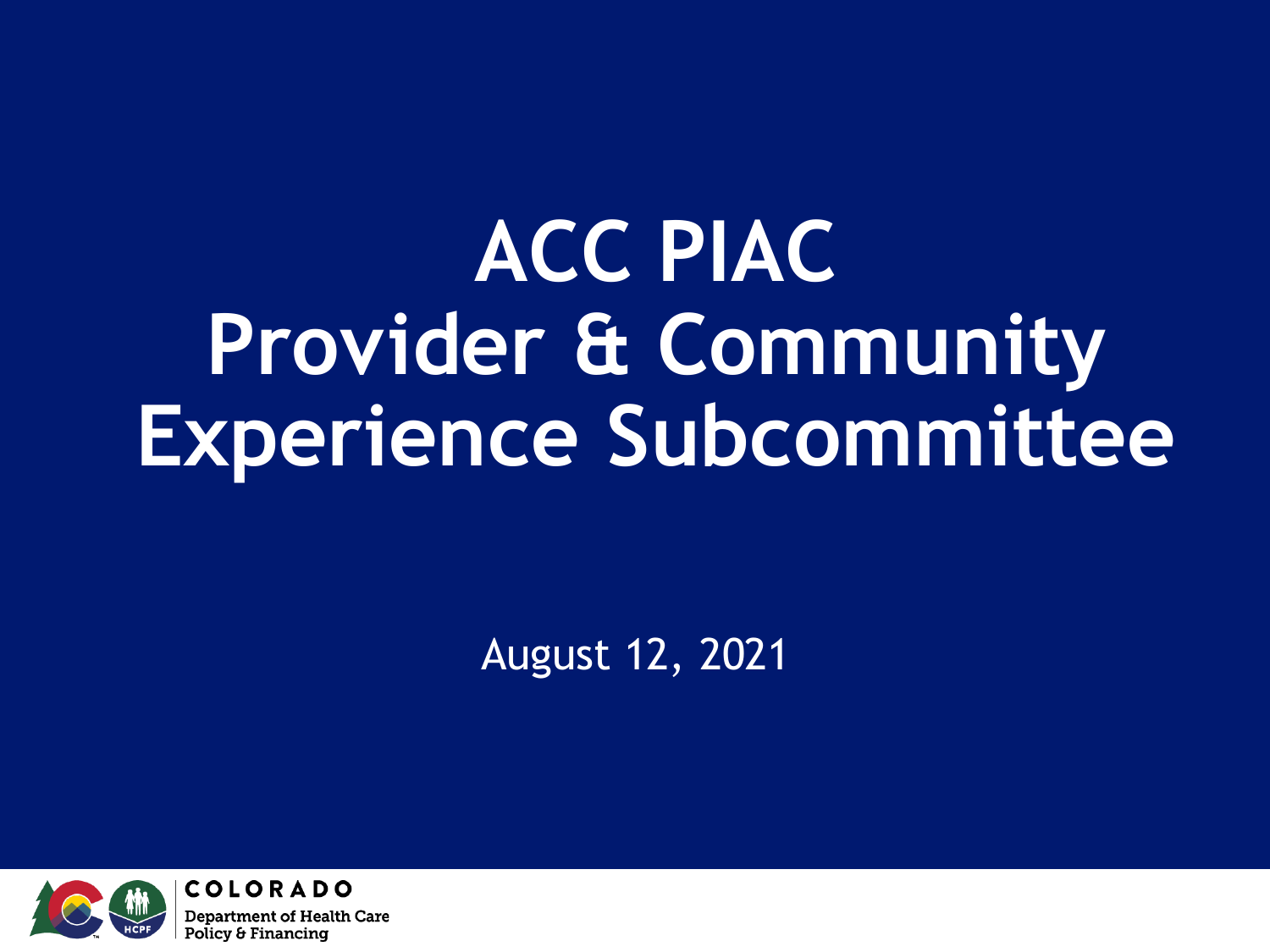## **PIAC's Strategic Focus Areas**

- Responding to and understanding the impact of COVID
- Driving equity outcomes and reducing healthcare disparities
- **Supporting the implementation of the ACC's population management framework, specifically care coordination**
- Responding to the work of the Behavioral Health Task Force and impending Behavioral Health Administration
- Monitoring ACC performance outcomes vis-à-vis member experience

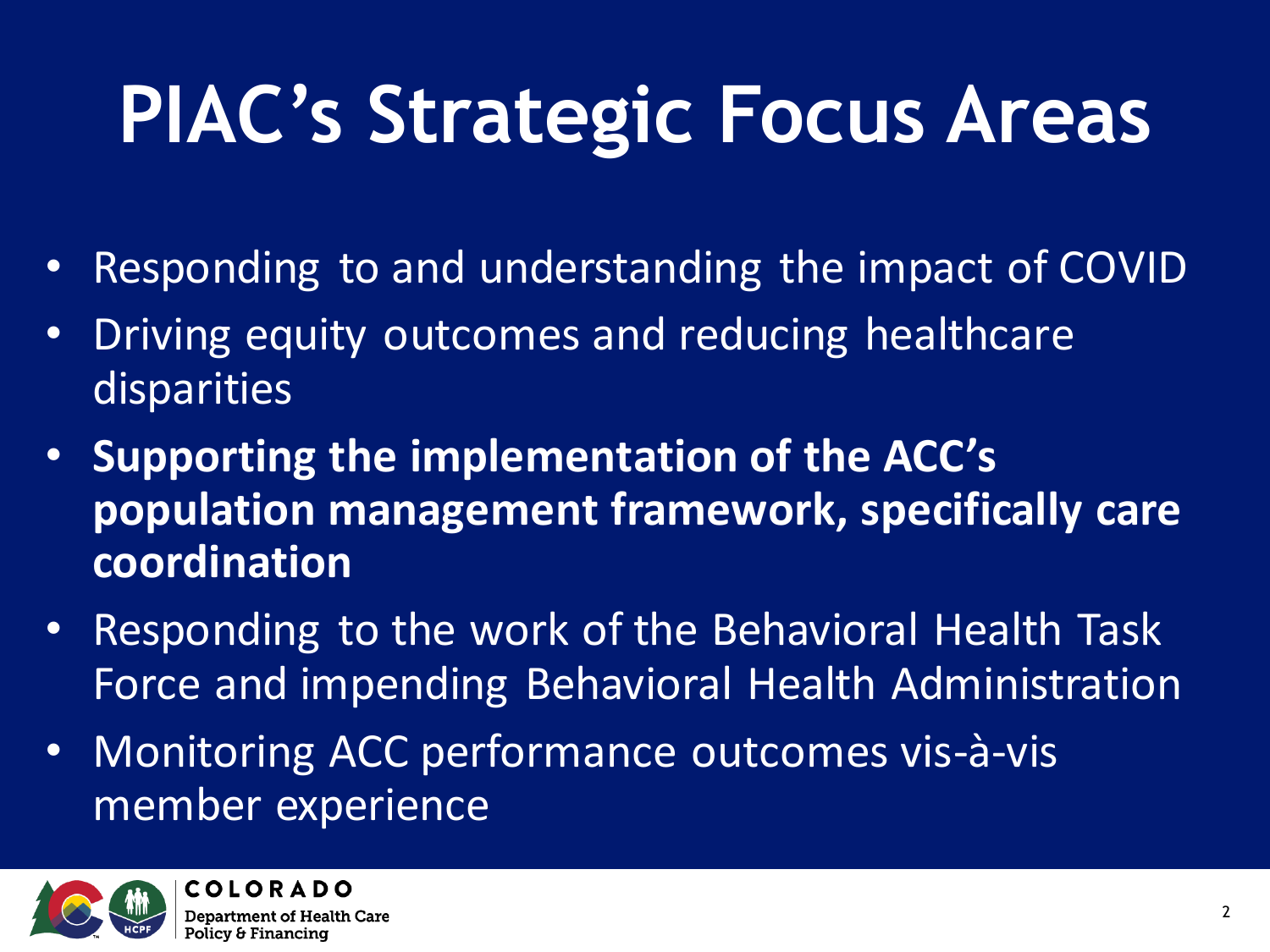#### **ACC PIAC Strategic Framework**



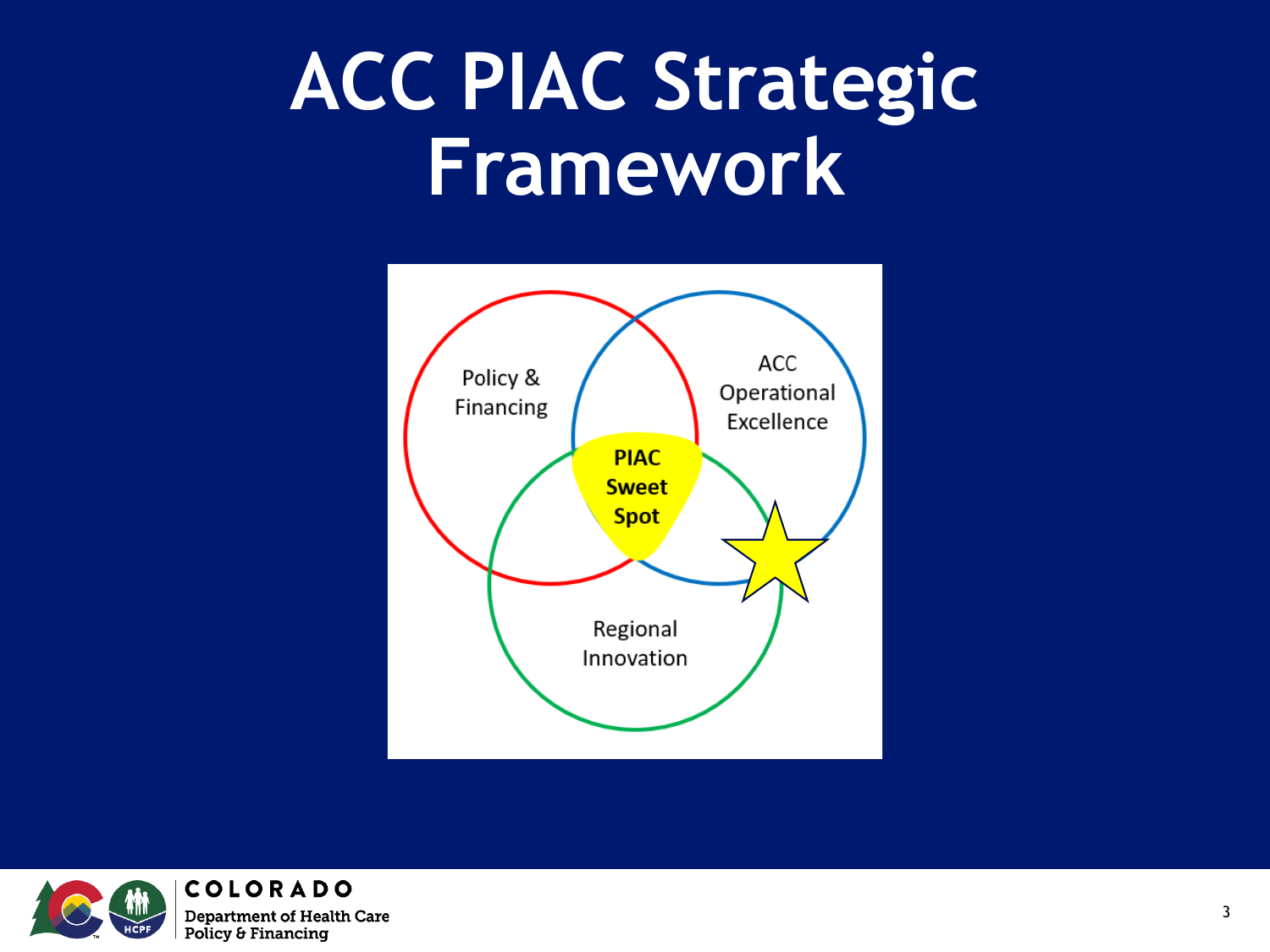# **PC&E Charge (purpose)**

#### Current:

To assess the experience of providers and community-based organizations (CBOs) within the ACC by identifying, prioritizing, and investigating key challenges and solutions to best support and build capacity within providers and CBOs, to foster collaboration and development of a health neighborhood between providers, CBOs, and RAEs, and to leverage their collective strengths in broader regional and state improvement work.

#### Proposed: (*based on PIAC Strategic Focus areas & guidance from PIAC*):

To assess the experience of PCMPs, the Health Neighborhood and Community within the ACC by identifying, prioritizing, and investigating key challenges and potential solutions concerning the **Population Management framework.** 

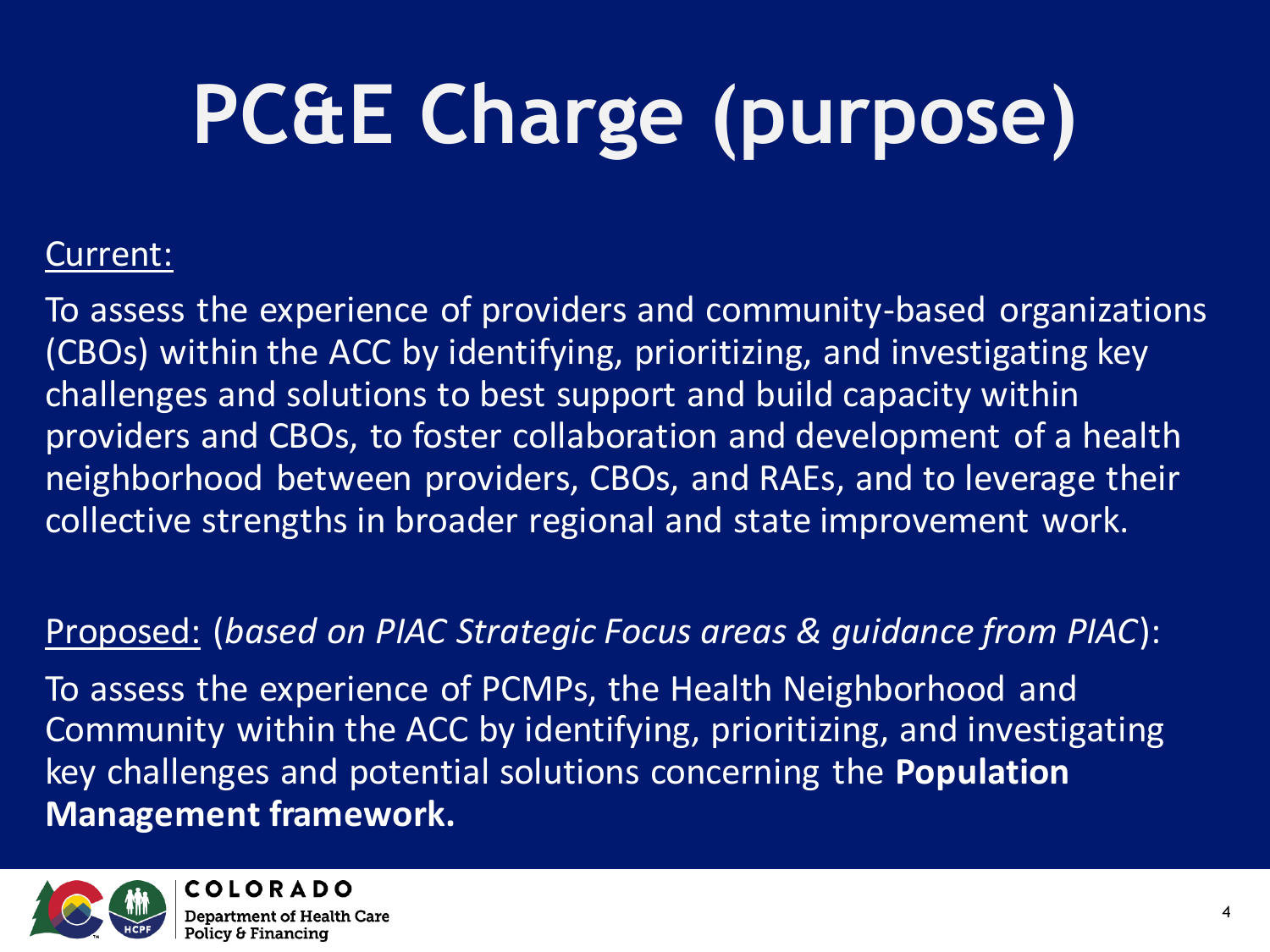



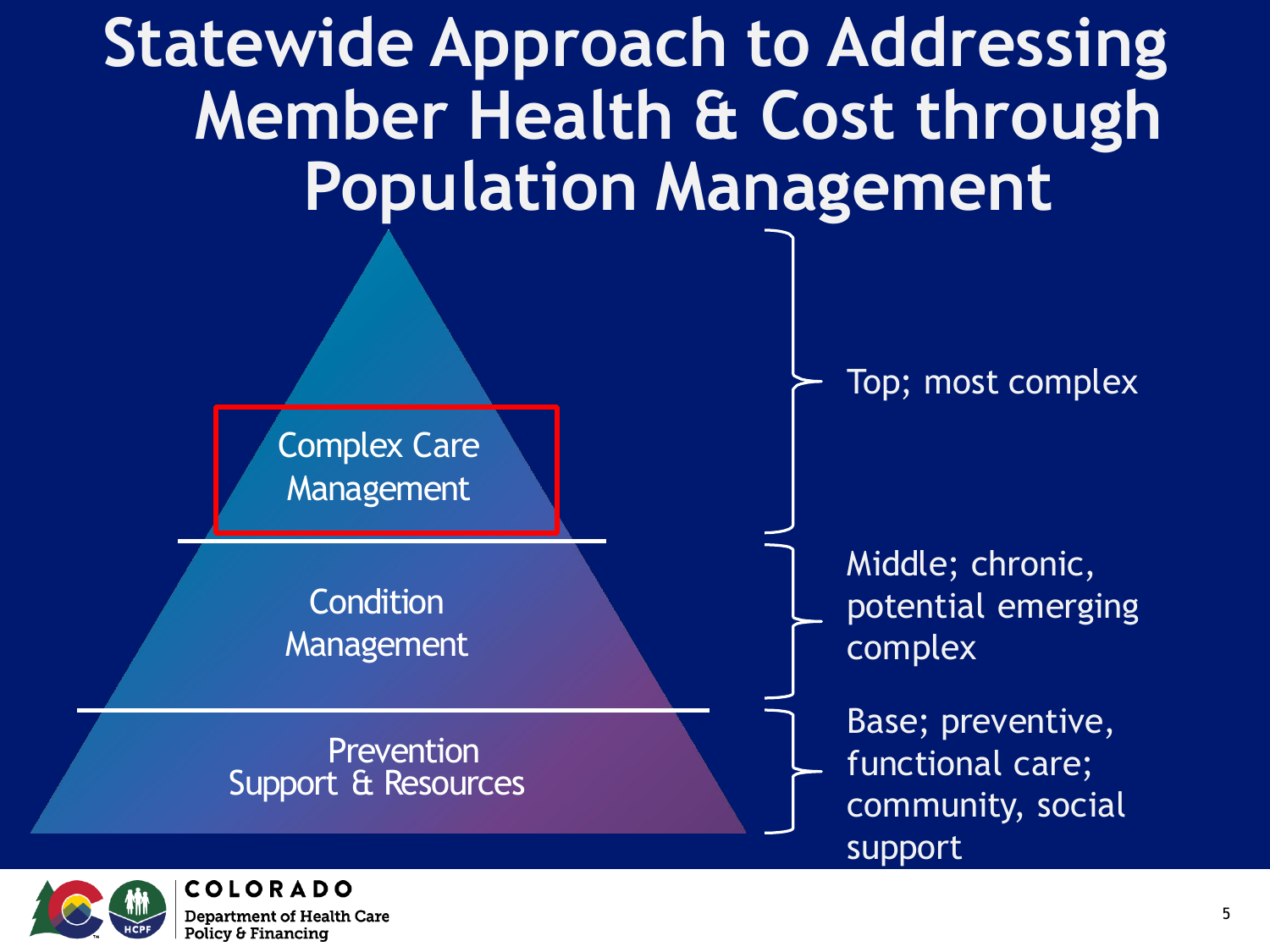#### **Population Management Framework**

- Targeted interventions for populations and conditions to improve health and reduce cost
- •Management of **11 conditions** based on prevalence, comorbidity and cost with specific focus on:
	- •**Maternity, Diabetes, Complex Care**, Hypertension, Chronic Heart Failure, Asthma, COPD, Anxiety, Depression, Chronic Pain, SUD
- •Higher level of services and coordination efforts with members with complex needs

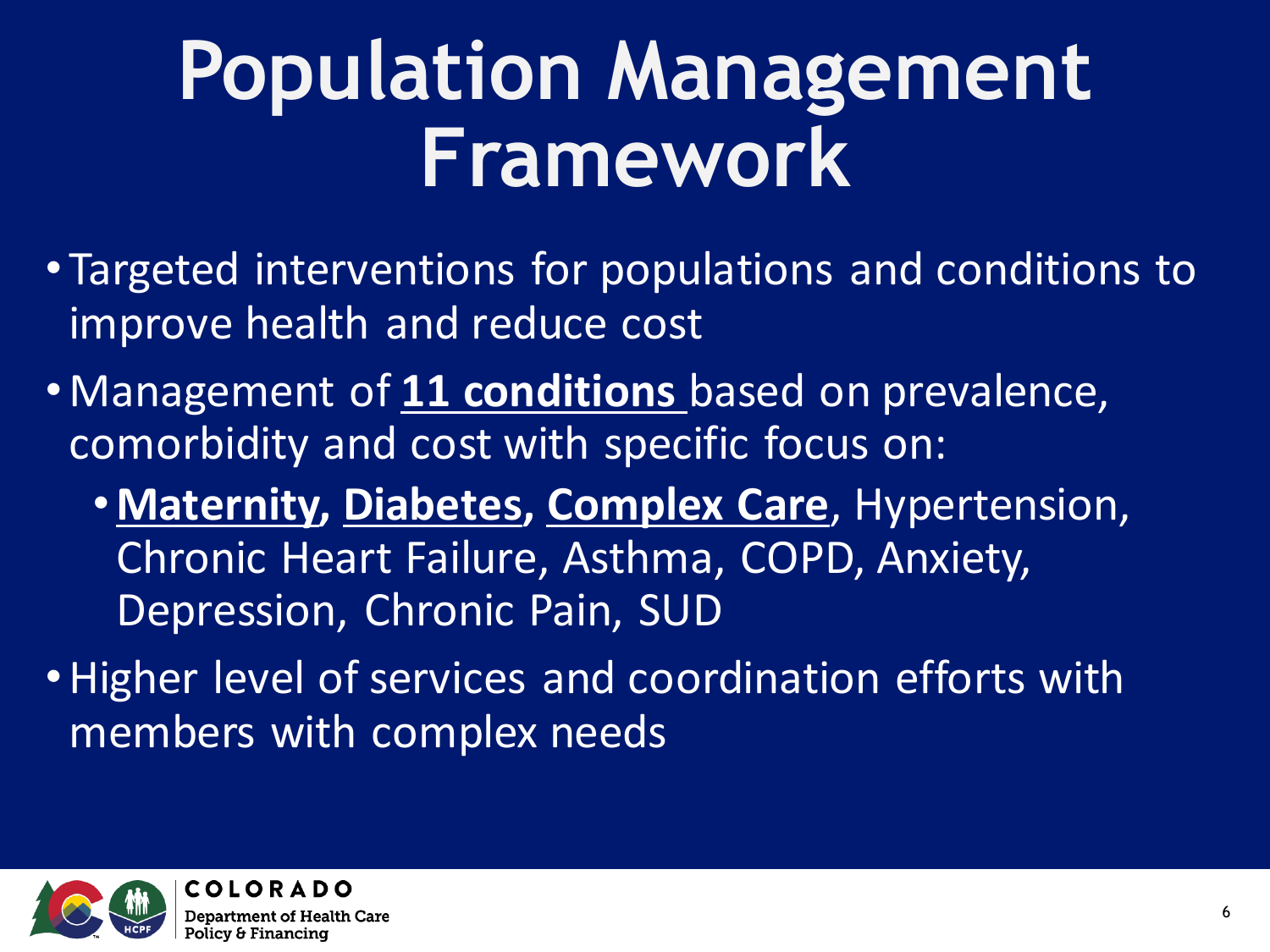# **PC&E Objectives**

#### Proposed:

- Explore models, components and best practices for care coordination and chronic disease management within the population management framework in the context of both clinical care linkages and the social determinants of health.
- Explore how eConsults can support population management, increase access to specialty care and advance the Health Neighborhood.

For each Objective: Program Relevance: How is this connected to our charge and the ACC? What is the contract citation? Qualitative Data: What qualitative data from relevant deliverables could be used for our conversations? Quantitative Data: What performance data could be used for our conversations? Potential Work Products: What would be some potential outputs?

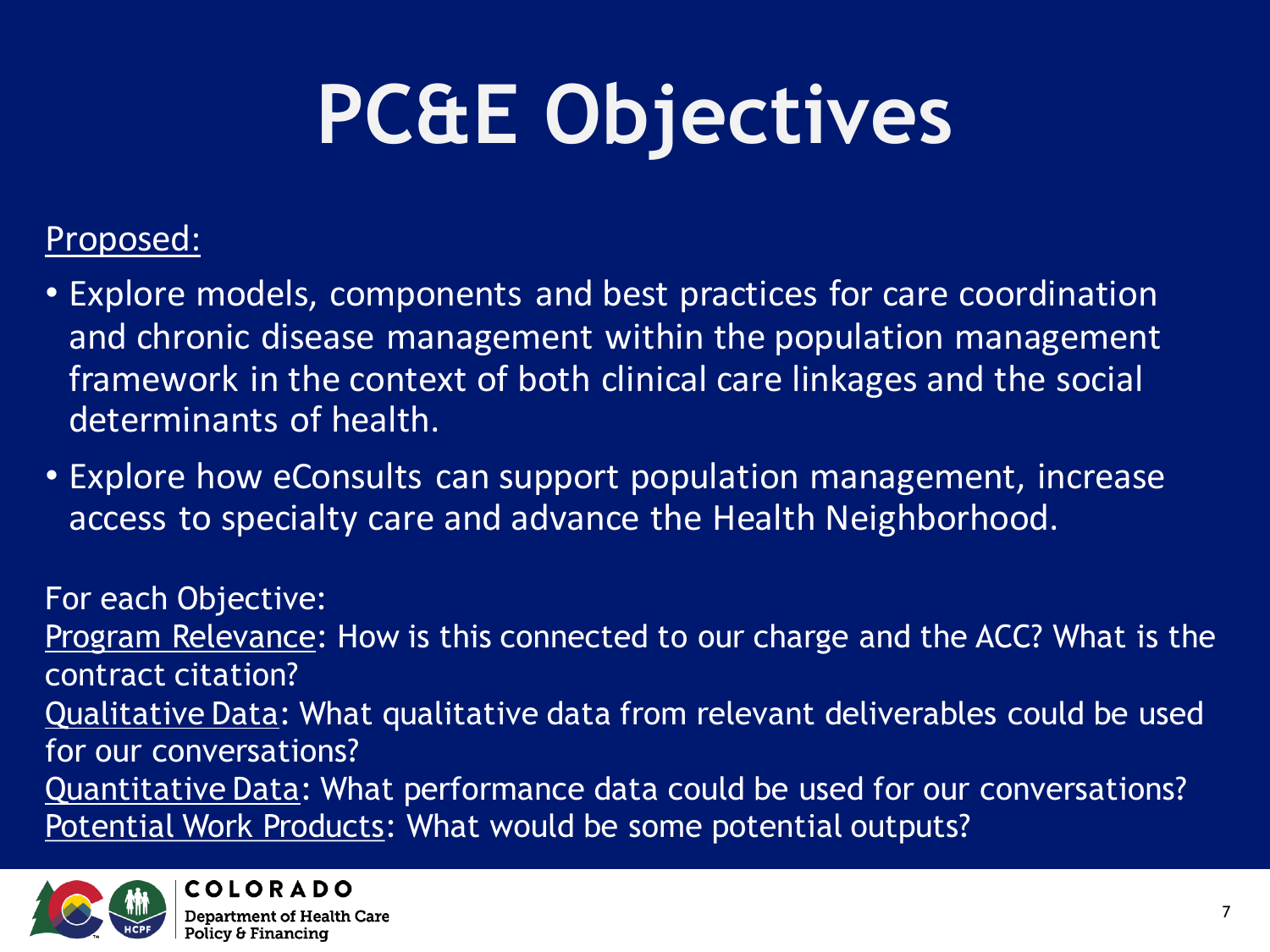## **PC&E Charter Updates**

- Additional proposed changes relative to:
	- Voting membership
	- Membership process

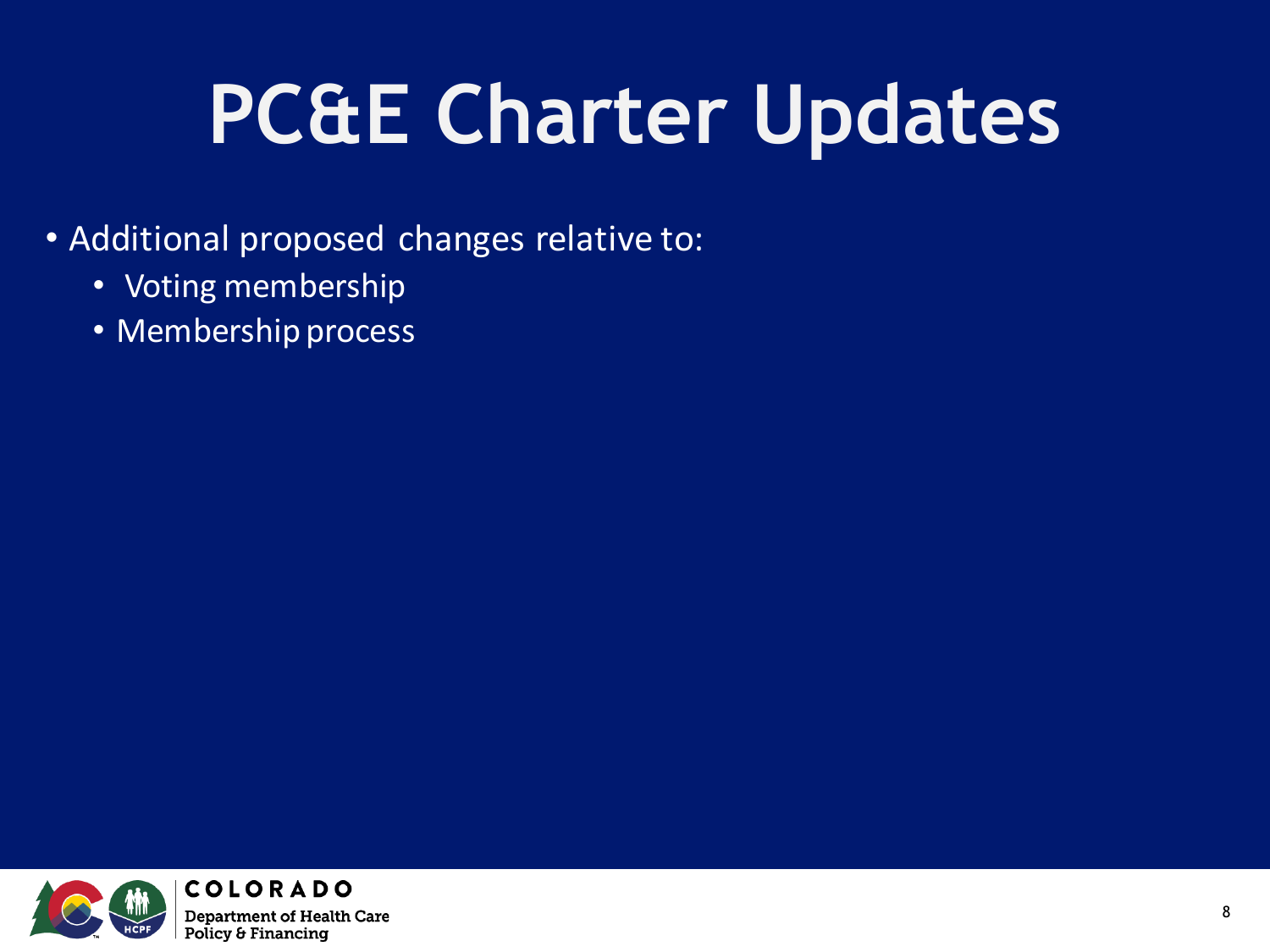#### **eConsults**

#### Current RAE contract citations:

10.2.5.2. The Contractor shall promote the use of the Department-adopted electronic consultation software when adopted, through which specialists consult with PCMPs via a telecommunication platform. Electronic consultations allow specialists to receive reimbursement for timely review of clinical information and providing Member specific recommendations on how a PCMP may manage a condition and whether a specialty visit is required. Electronic consultations have been shown to increase appropriate access to specialty care, improve both physician satisfaction and Member experience, and improve overall quality of care. 10.2.5.2.1. The Contractor shall educate Health Neighborhood Providers

regarding the utilization of electronic consultation as a method to mitigate incomplete work-ups, reduce inappropriate or unnecessary specialty care visits, and improve timeliness of communication.

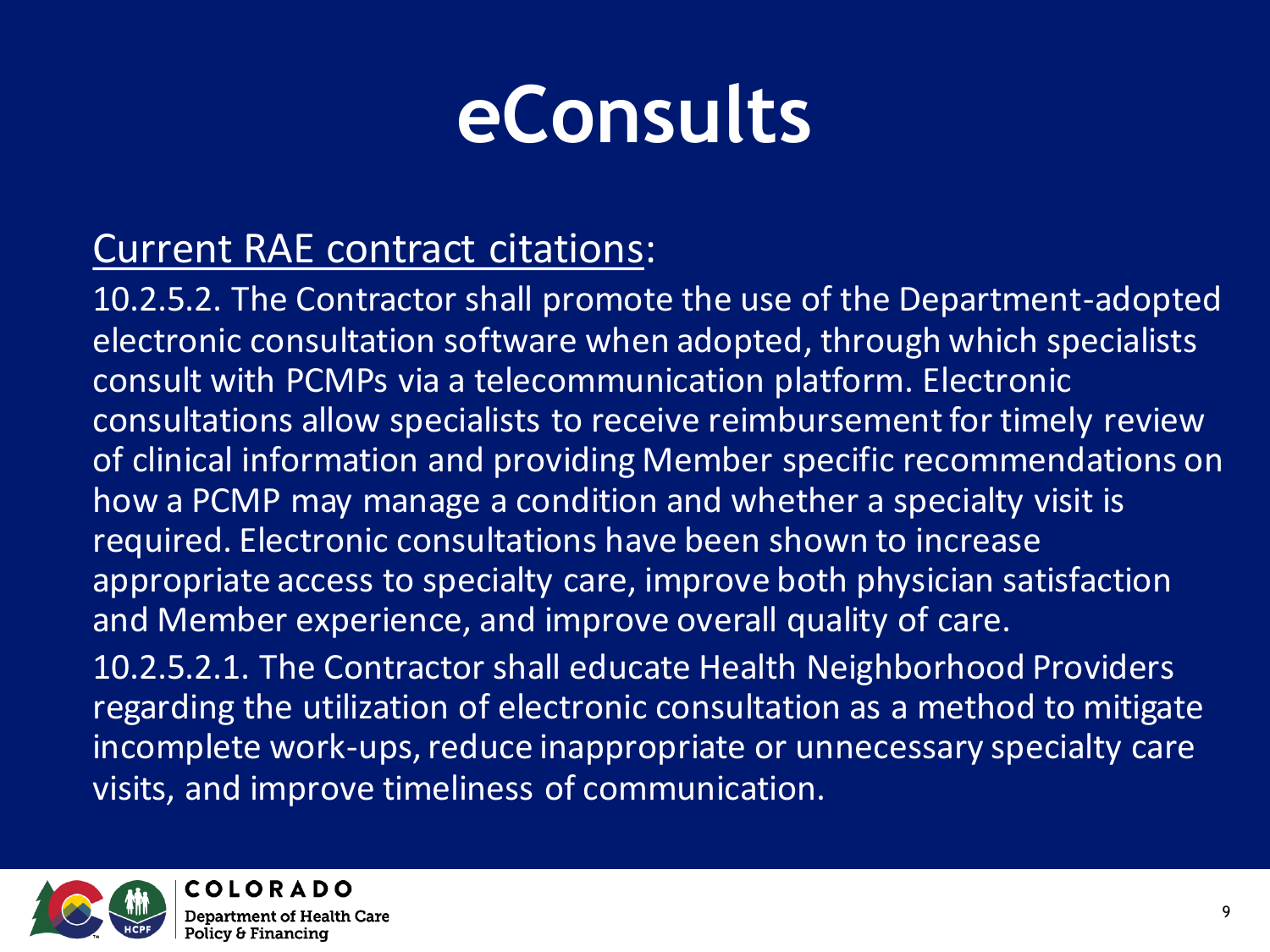#### Current RAE Contract citations:

2.1.13**Care Coordination** – The deliberate organization of Client care activities between two or more participants (including the Client and/or family members/caregivers) to facilitate the appropriate delivery of physical health, behavioral health, functional Long Term Services and Supports (LTSS) supports, oral health, specialty care, and other services. Care Coordination may range from deliberate provider interventions to coordinate with other aspects of the health system to interventions over an extended period of time by an individual designated to coordinate a Member's health and social needs.

#### 11.3. **Care Coordination**

11.3.1. The Contractor shall ensure Care Coordination is available to Members in alignment with the Contractor's Population Management Strategic Plan and the Department's Population Management Framework. The Contractor shall use its own resources and Department insights to ensure active Care Coordination for Complex Members.

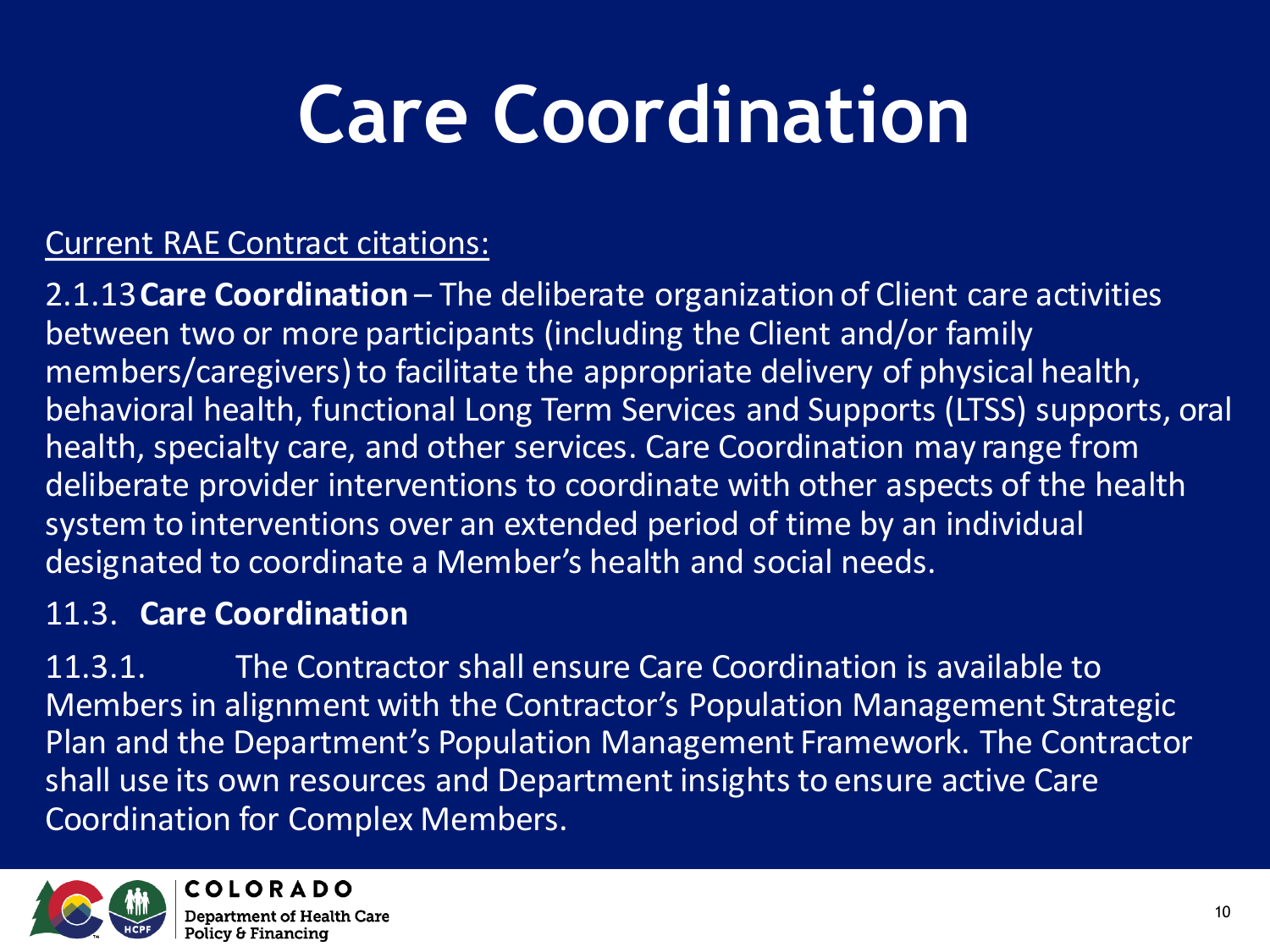11.3.2. The Contractor shall have a specific process to ensure that Specialty Drug (SRx) is managed away from outpatient hospitals into home infusion, where appropriate.

11.3.3. The Contractor's Care Coordination activities shall comprise:

11.3.3.1. A range of deliberate activities to organize and facilitate the appropriate delivery of health and social services that support Member health and well-being.

11.3.3.2. Activities targeted to specific members who require more intense and extended assistance and includes appropriate interventions.

11.3.4. The Contractor shall use a person- and family-centered approach to Care Coordination, which takes into consideration the preferences and goals of Members and their families, and then connects them to the resources required to carry out needed care and follow up.

11.3.5. The Contractor shall ensure that care is coordinated for the Member within a practice, as well as between the practice and other Health Neighborhood providers and Community organizations.

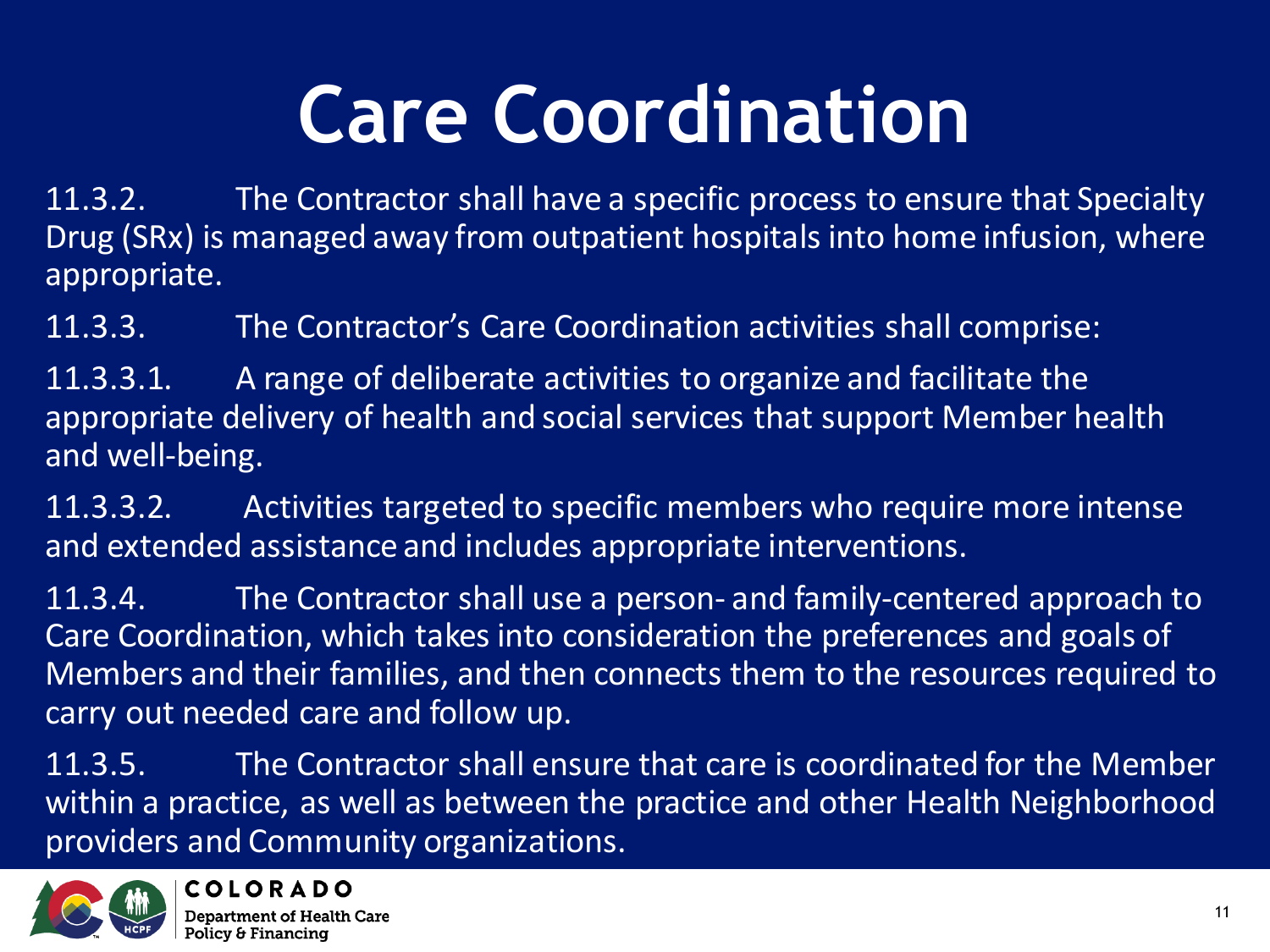11.3.6. The Contractor shall not duplicate Care Coordination provided through LTSS and HCBS waivers and other programs designed for special populations; rather, the Contractor shall work to link and organize the different Care Coordination activities to promote a holistic approach to a Member's care.

- 11.3.7. The Contractor shall ensure that Care Coordination:
- 11.3.7.1. Is accessible to Members.
- 11.3.7.2. Is provided at the point of care whenever possible.
- 11.3.7.3. Addresses both short and long-term health needs.
- 11.3.7.4. Is culturally responsive.
- 11.3.7.5. Respects Member preferences.

11.3.7.6. Supports regular communication between care coordinators and the practitioners delivering services to Members.

11.3.7.7. Reduces duplication and promotes continuity by collaborating with the Member and the Member's care team to identify a lead care coordinator for Members receiving Care Coordination from multiple systems.

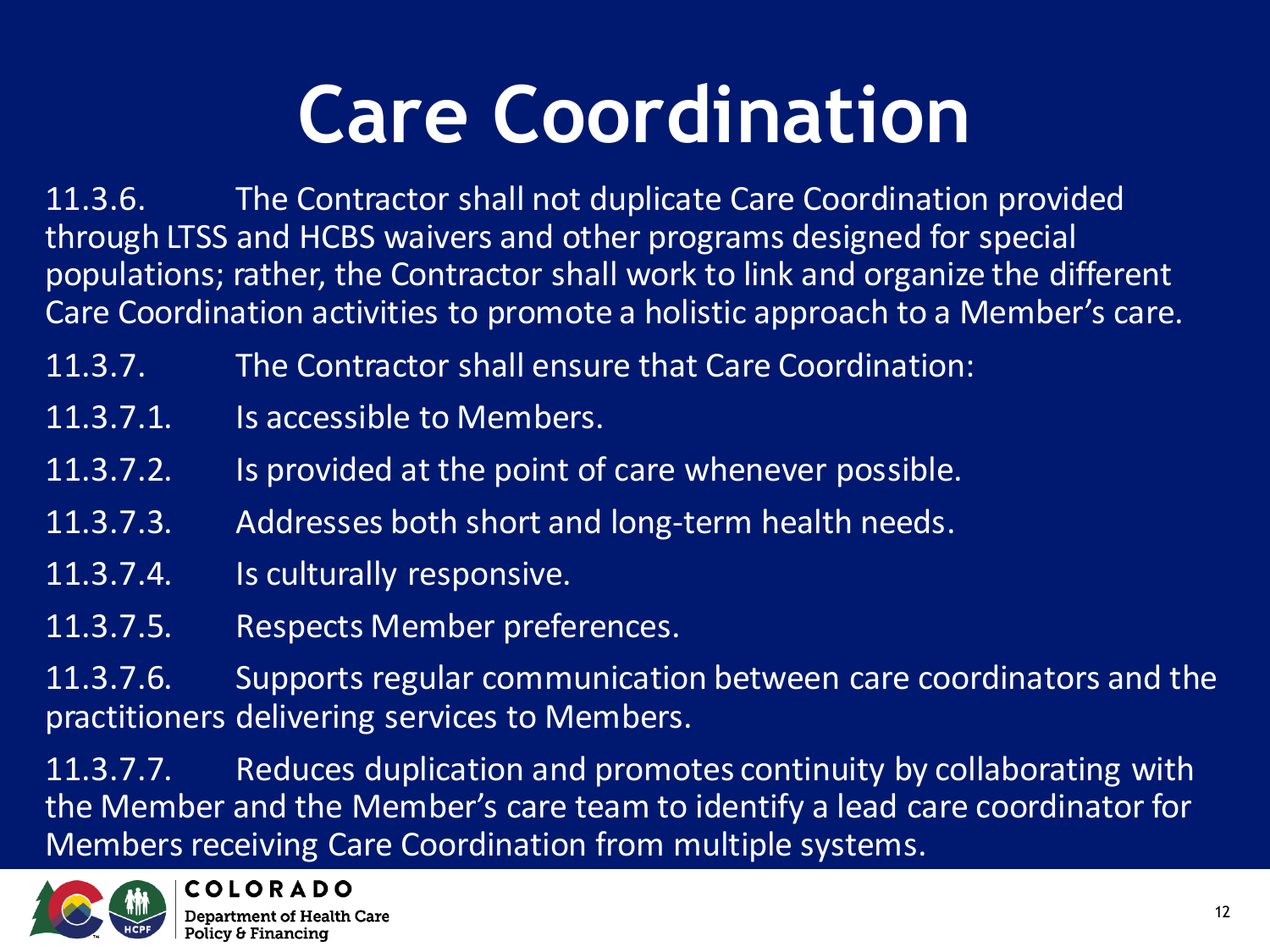11.3.7.8. Is documented, for both medical and non-medical activities.

11.3.7.9. Addresses potential gaps in meeting the Member's interrelated medical, social, developmental, behavioral, educational, informal support system, financial and spiritual needs in order to achieve optimal health, wellness or endof-life outcomes, according to Member preferences.

11.3.7.10. Aligns with the Contractor's Population Management Strategic Plan.

11.3.7.11. Protects Member privacy.

11.3.8. The Contractor shall ensure that care coordinators in the Contractor's network reach out and connect with other service providers and communicate information appropriately, consistently and without delay.

11.3.9. The Contractor shall reasonably ensure that all Care Coordination, including interventions provided by Network Providers and Subcontractors, meet the needs of the Member.

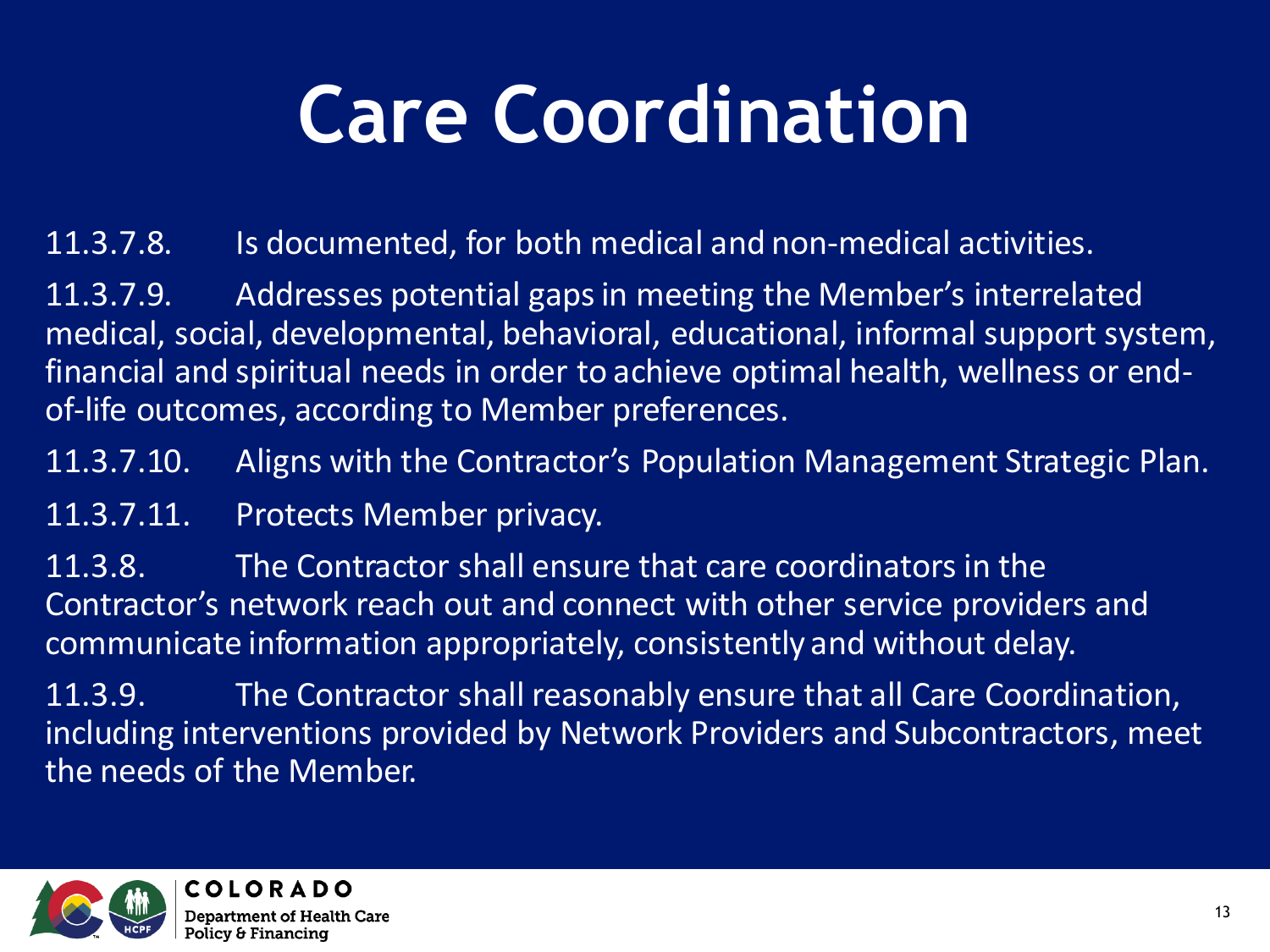11.3.10. The Contractor shall ensure that Care Coordination is provided to Members who are transitioning between health care settings and populations who are served by multiple systems, including, but not limited to, children involved with child welfare, Medicaid-eligible individuals transitioning out of the criminal justice system, Members receiving LTSS services, and Members transitioning out of institutional settings. To meet the needs of these Members, the Contractor shall:

11.3.10.1. Designate staff persons to serve as the Contractor's single point of contact with the different systems and settings.

11.3.10.2. Give designated staff persons the appropriate level of knowledge of the assigned system/setting to serve that population and solve Care Coordination problems for that population.

11.3.10.3. Provide specific guidance to care coordinators about each setting, regarding how to identify Members in the system/setting; how to provide Care Coordination services in the system/setting; and how to communicate with contact people in the system/setting to plan transitions, coordinate services, and address issues and Member concerns.

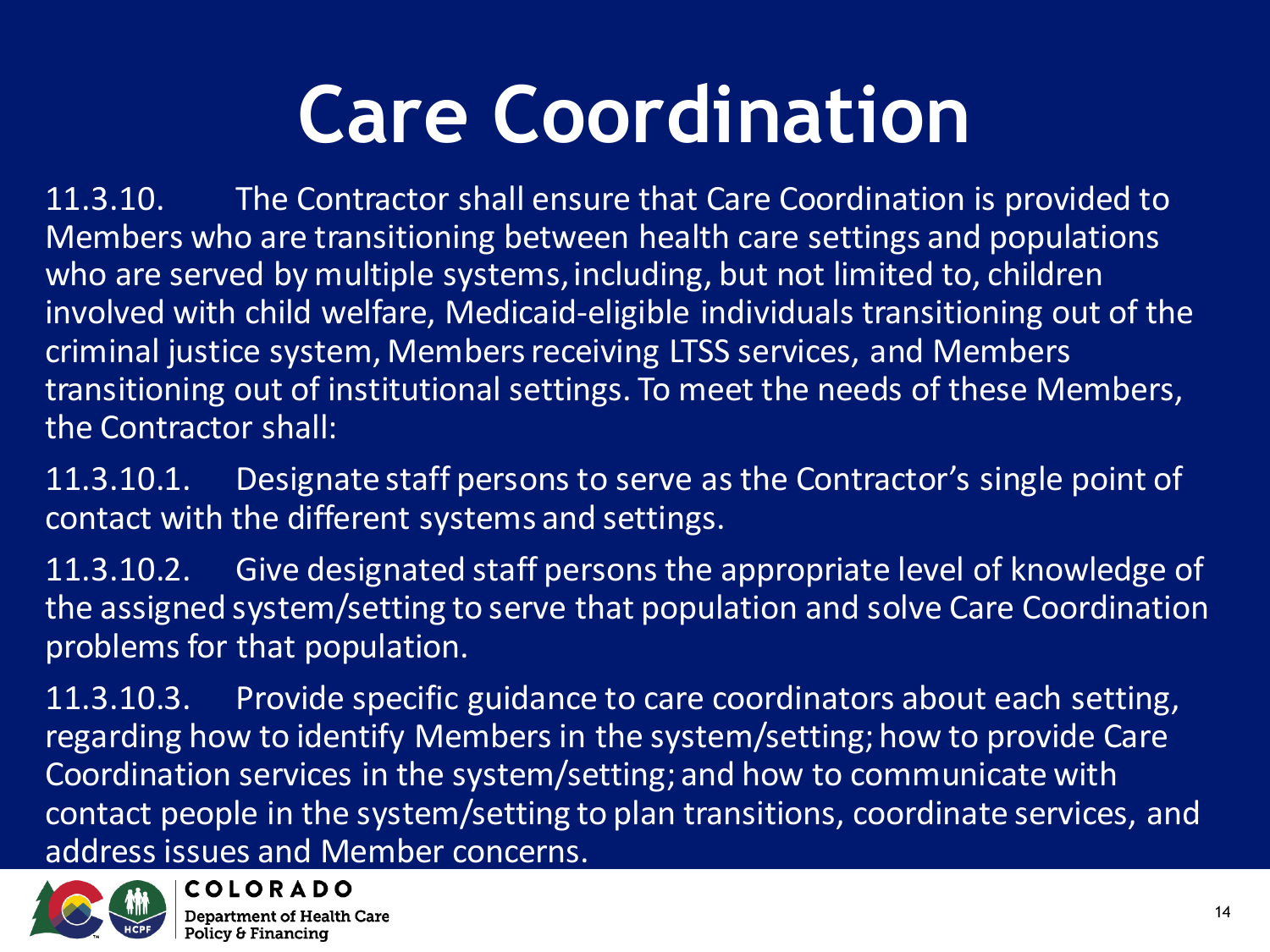11.3.10.4. Participate in special workgroups created by the Department or other state agencies to improve services and coordination of activities for populations served by multiple systems.

11.3.10.5. Implement programs and/or procedures to reduce unnecessary utilization of the emergency department for Members residing in Nursing Facilities and Members receiving end of life care.

11.3.11. For Members with intellectual and developmental disabilities who require services for conditions other than a mental health or substance use disorder, the Contractor shall assist the Member in locating appropriate services.

11.3.12. For Members with substance use disorders who require services not covered by Medicaid, the Contractor shall coordinate care with the state's Managed Service Organizations.

11.3.13. The Contractor shall coordinate care with the Colorado Crisis System to ensure timely follow-up outreach and treatment for enrolled Members who accessed crisis services.

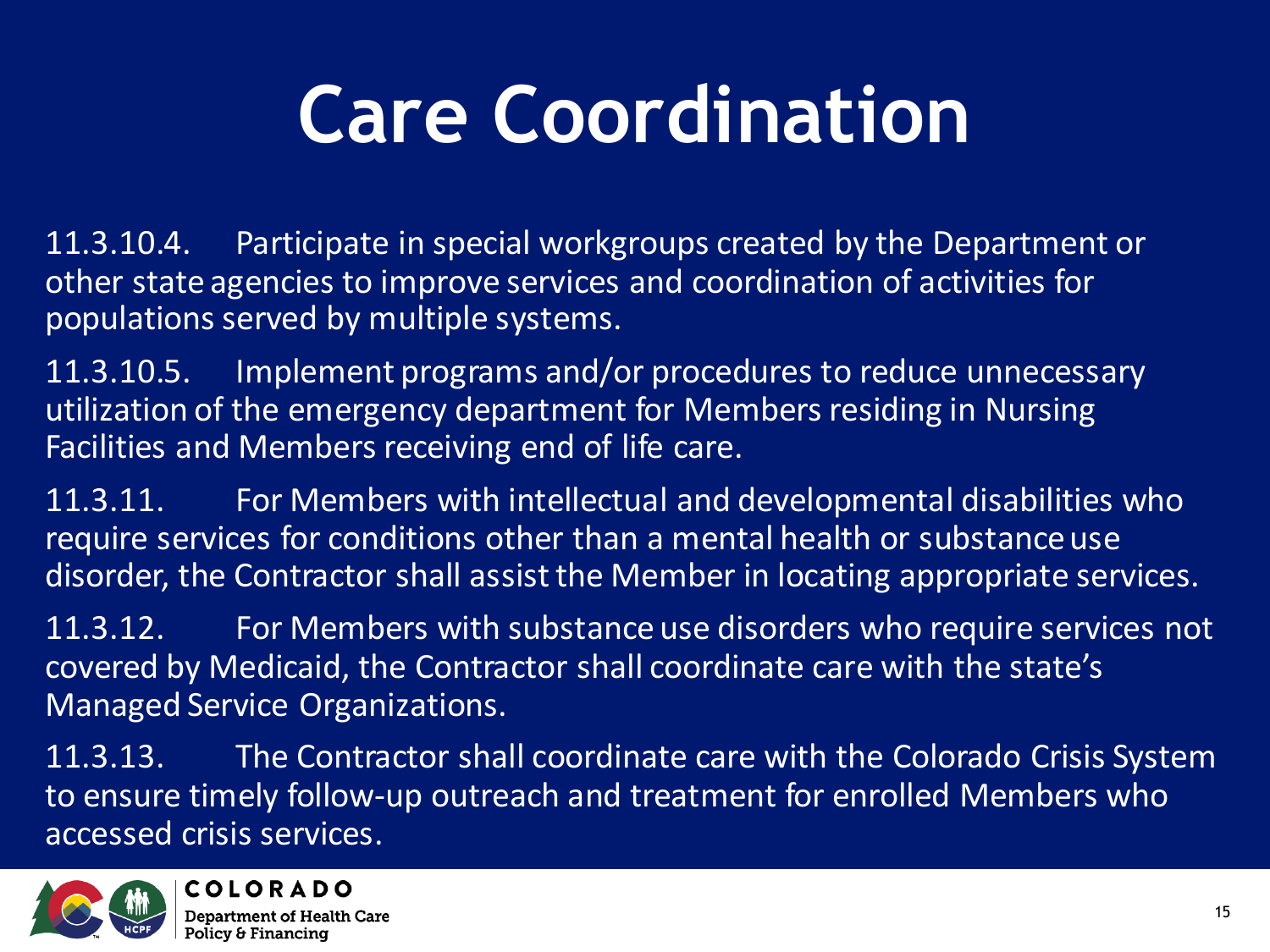11.3.14. The Contractor shall assist care coordinators within the Contractor's network with bridging multiple delivery systems and state agencies.

11.3.15. The Contractor shall require additional support and guidance when the systems and providers engaged with a Member's complex care require leadership and direction.

11.3.16. The Contractor shall ensure that Care Coordination tools, processes, and methods are available to and used by Network Providers as described in Section 15.2.1.

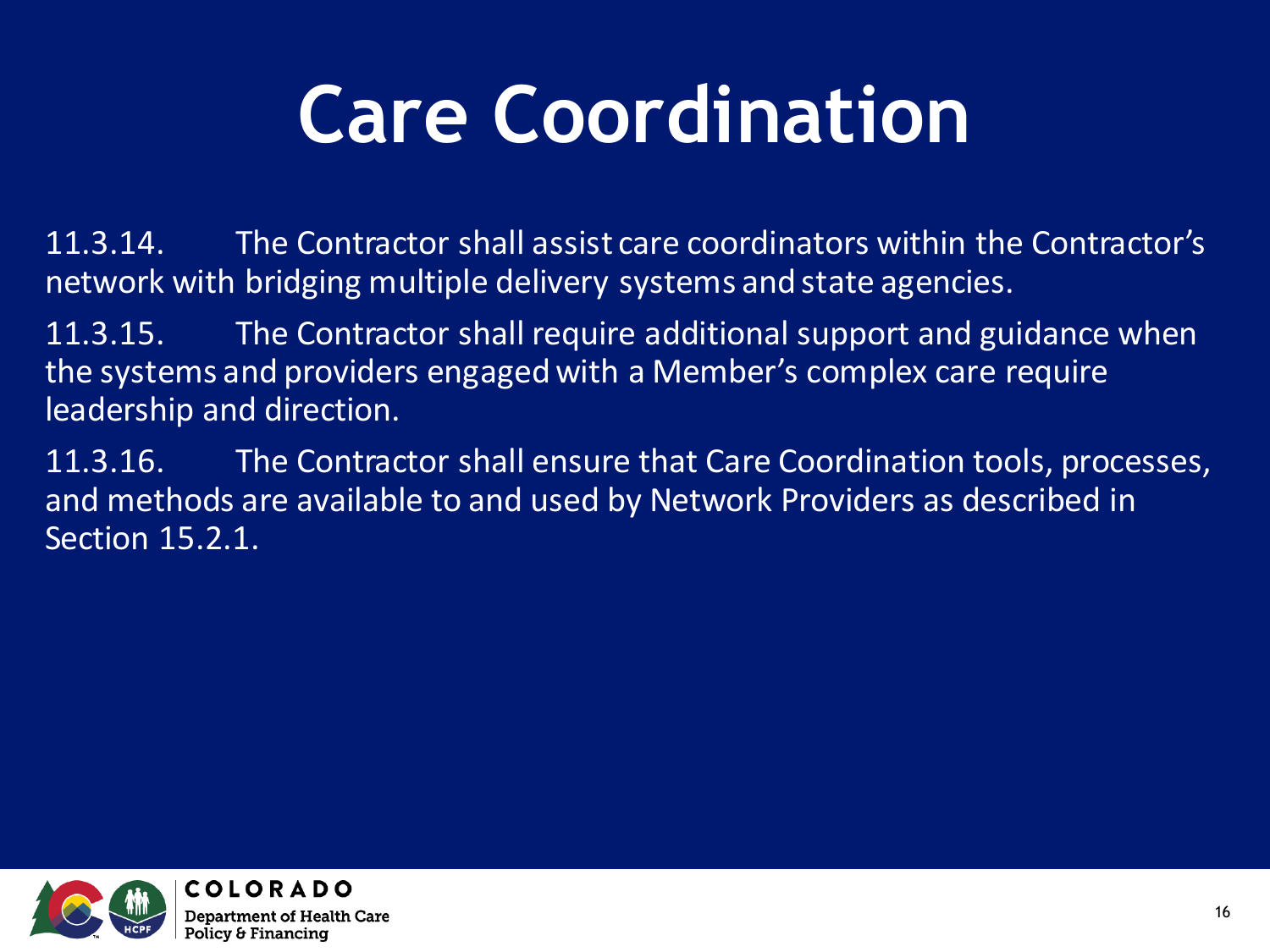GOAL: Develop a foundation or core set of principles for care coordination that would tie into existing ECC definition, complex/priority populations, and contract regulations that can be used across regions/statewide.

- Identify best practices that glean results (defining results as reduced cost and/or improved outcomes---may not be both).
	- Informing caseload size that matches such practices.
- Define terms/identify standard language to describe the roles/responsibilities and services region-to-region. This clarification will provide clarity and level expectations for providers, Members as well as the community.
	- Care Management
	- Case Management
	- Navigation
	- Care Coordination
	- Care Coordinator
	- Community Health Worker